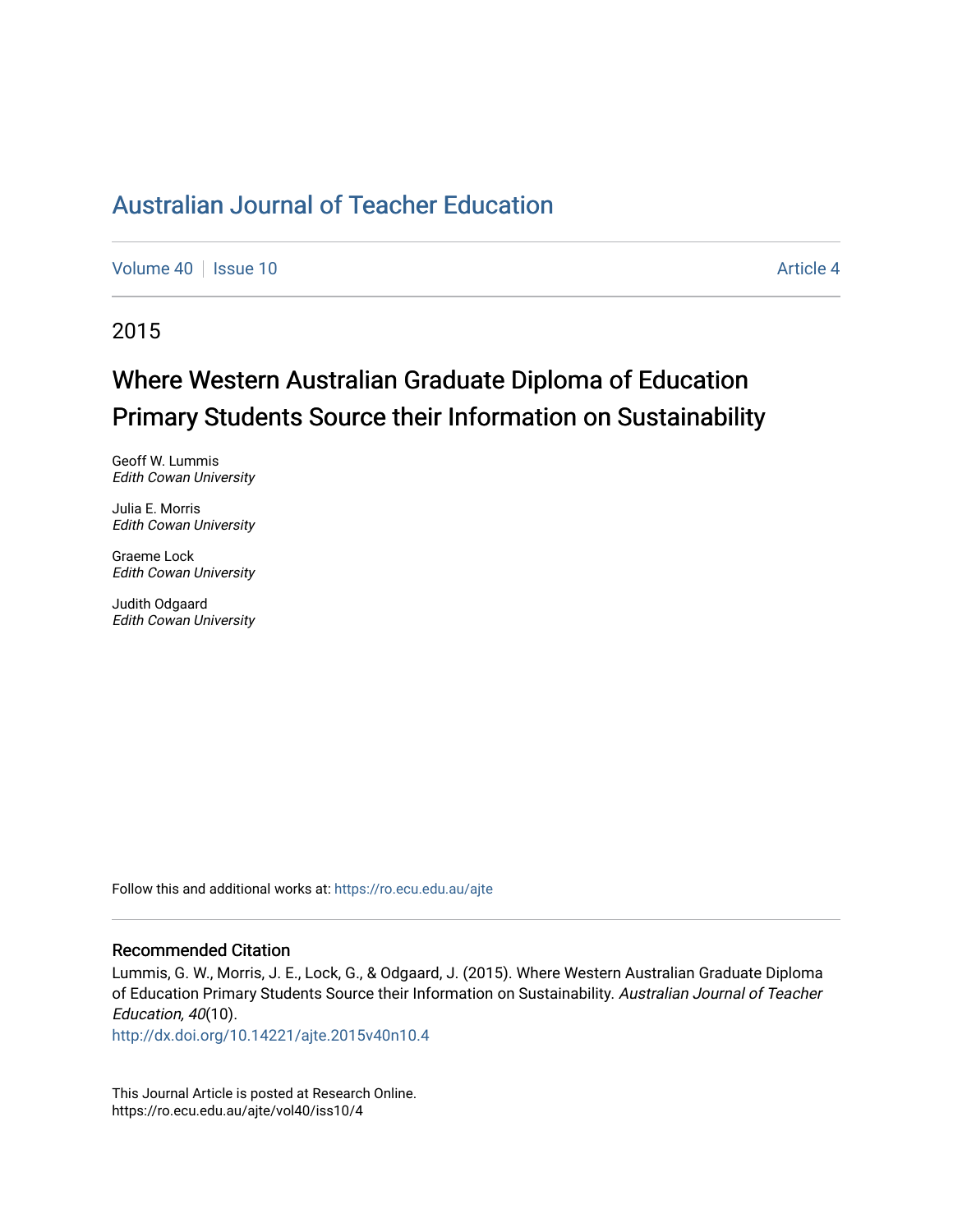# **Where Western Australian Graduate Diploma of Education Primary Students Source their Information on Sustainability**

Geoffrey W. Lummis Julia E. Morris Graeme Lock Judith Odgaard Edith Cowan University

*Abstract: Sustainability has recently been made a cross-curriculum priority in Australia, through the development and implementation of the Australian Curriculum. Subsequently, primary and secondary teachers across all subject areas are required to integrate Education for Sustainability (EfS) into formal education. A recent research case study was undertaken to determine Western Australian (WA) Graduate Diploma of Education (Primary) students' perceptions of sustainability on entering their teacher education course. This paper reports on part of the findings from this study, specifically the sources of information these pre-service teachers used to inform their perceptions of sustainability. The case study emphasised the need for reliable scientific information in mass media and pre-service teachers' mistrust of commercial media. It also underscored the need to provide specific sustainability content in pre-service primary teacher education courses.*

## **Introduction**

The researchers maintain that if WA Graduate Diploma of Education pre-service primary teachers are not critically supported by appropriate sustainability pedagogical content knowledge at the pre-service level, or as part of an ongoing professional development program, sustainability as a cross curriculum priority in the Australian Curriculum (ACARA, 2011) could become marginalised (Birdsall, 2014). In addition, it is suggested that the personal perceptions of sustainability that pre-service primary teachers hold will shape the way they interpret sustainability as a cross-curriculum priority.

*Education for Sustainability* (EfS) is a relatively new initiative, and many pre-service primary teacher education institutions are yet to engage integrated sustainability themes in both courses and units (Stevenson, Davis, Ferreira & Evans 2014). Therefore, without formal EfS at the researchers' university it was decided to investigate where pre-service primary teachers access information about sustainability, given that information sources will influence sustainability literacy (Nisbet, Cooper & Garrett, 2015), or in respect to some information sources, have the potential to create alternative conceptions that can misinform their teaching (Boon, 2010, 2011). The data from this WA case study of 18 participants suggests that preservice teachers' perceptions of sustainability are informed by: family and friends, mass media, online information, and importantly the subject content presented to them in through their education journey such as university teacher education courses (Dyment & Hill, 2015; Martin & Carter, 2015; Mills & Tomas, 2013). Therefore, pre-service primary teachers must be sustainability-literate so they can integrate its themes across all learning areas (Mills & Tomas, 2013; Nolet, 2009).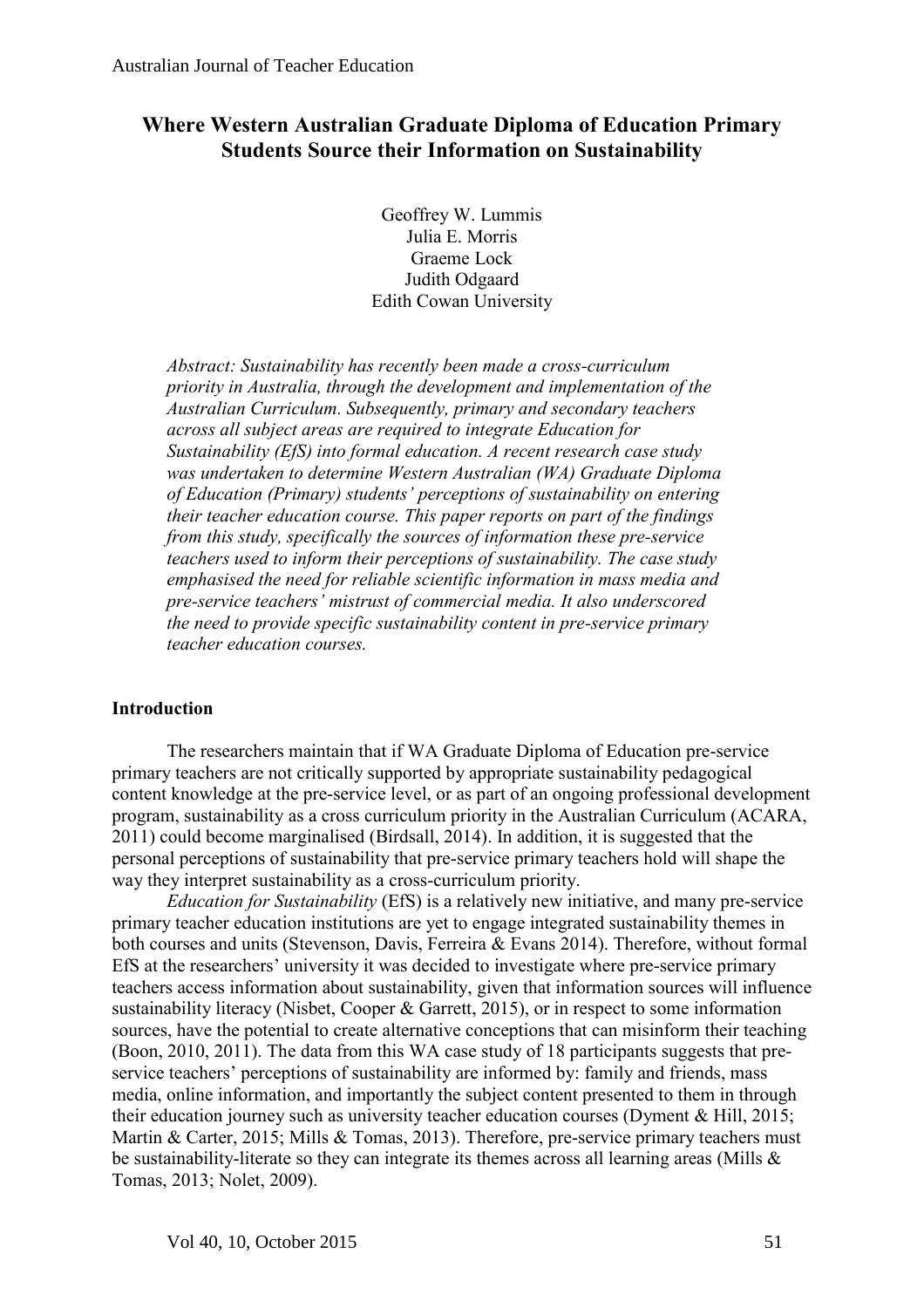Sustainability has also received considerable investment from international bodies through research and education initiatives: for example, through the United Nations Education, Scientific and Cultural Organisation's (UNESCO, 2005) development of the three pillars of sustainability for education; economic, environmental, and socio-cultural sutainability. The Intergovernmental Panel for Climate Change (IPCC) supports these pillars through publishing climate change science, such as their 2014 summary report that warns policy makers about the danger of greenhouse emissions that are causing planetary stresses, and damaging human and natural environments (IPCC, 2014). If teachers are to genuinely integrate sustainability themes in their classrooms, they need to be able to source and critique information on sustainability. This paper provides insight into a WA case study of how a group of 18 pre-service primary teachers'source information relating to sustainability. It emphasises the need for teacher educators to develop sustainability literacies with their preservice primary teachers, so they can take an educated stance in the ongoing public debate of sustainbility, especially with respect to climate change (Boon, 2011) and renewable energy (Australian Academy of Science, 2015; Lewandowsky Ecker, Seifert, Schwarz, & Cook, 2012).

Primary school teachers are particularly important in developing sustainability awareness in students, as they have an opportunity to apply sustainability themes across several learning and teaching contexts (e.g., Science, Humanities and Social Sciences, and Health Education) through their role as generalist teachers. However, research conducted by Angus, Olney and Ainley (2007) suggests that most primary teacher have a nature studycentred view of primary science, which restricts the development of of other conceptual understandings that links science to other human contexts. The Angus et al. (2007) finding is similar to the narrow biophysical view of sustainability that is shared by many pre-service teachers (Birdsall, 2014; Dyment & Hill, 2015; Nolet, 2009).

UNESCO's definition of sustainability through the three interconnected pillars demonstrates how sustainability is not only linked to the environment, but a part of economic and socio-cultural discourse (UNESCO, 2005) and this broad definition frames sustainability as a cross-curriculum priority (ACARA, 2011). These human interactions construct sustainability themes as broader than the conservationist component of nature study (biophysical), traditionally taught in primary science (Angus et al, (2007); Australian Academy of Science, 2005; Dyment & Hill, 2015; Lummis, 2001, 2009; Skamp, 2012). If teachers do not understand this complexity they may limit their students' understandings of sustainability to a preferred pillar, thus neglecting the deeper interconnectedness of human economic and socio-cultural settings in this cross-curriculum priority (Dyment & Hill, 2015; Lummis, 2001).

## **Pre-service Teachers' Sustainability Literacy**

Recent national and international debates have underscored sustainability as an important global issue: for example, the planetary stresses created by expanding human populations as they consume, pollute and compete for resources (A. D. Brown, 2003; L. R. Brown, 2006, 2011; Garnaut, 2008, 2011; Gore, 1993; IPCC, 2014; Stern, 2006). However, the evidence of unsustainable practices and ecological devastation is often complex and overwhelming for pre-service teachers (Dyment & Hill, 2015).

The literature suggests that often teachers and students develop their understandings about sustainability through their lived experiences (e.g., family, friends and mass media), including through pre-service teacher education courses (Odgaard, 2014). Evans, Whitehouse, and Hickey (2012) found that pre-service teachers often have a one-dimensional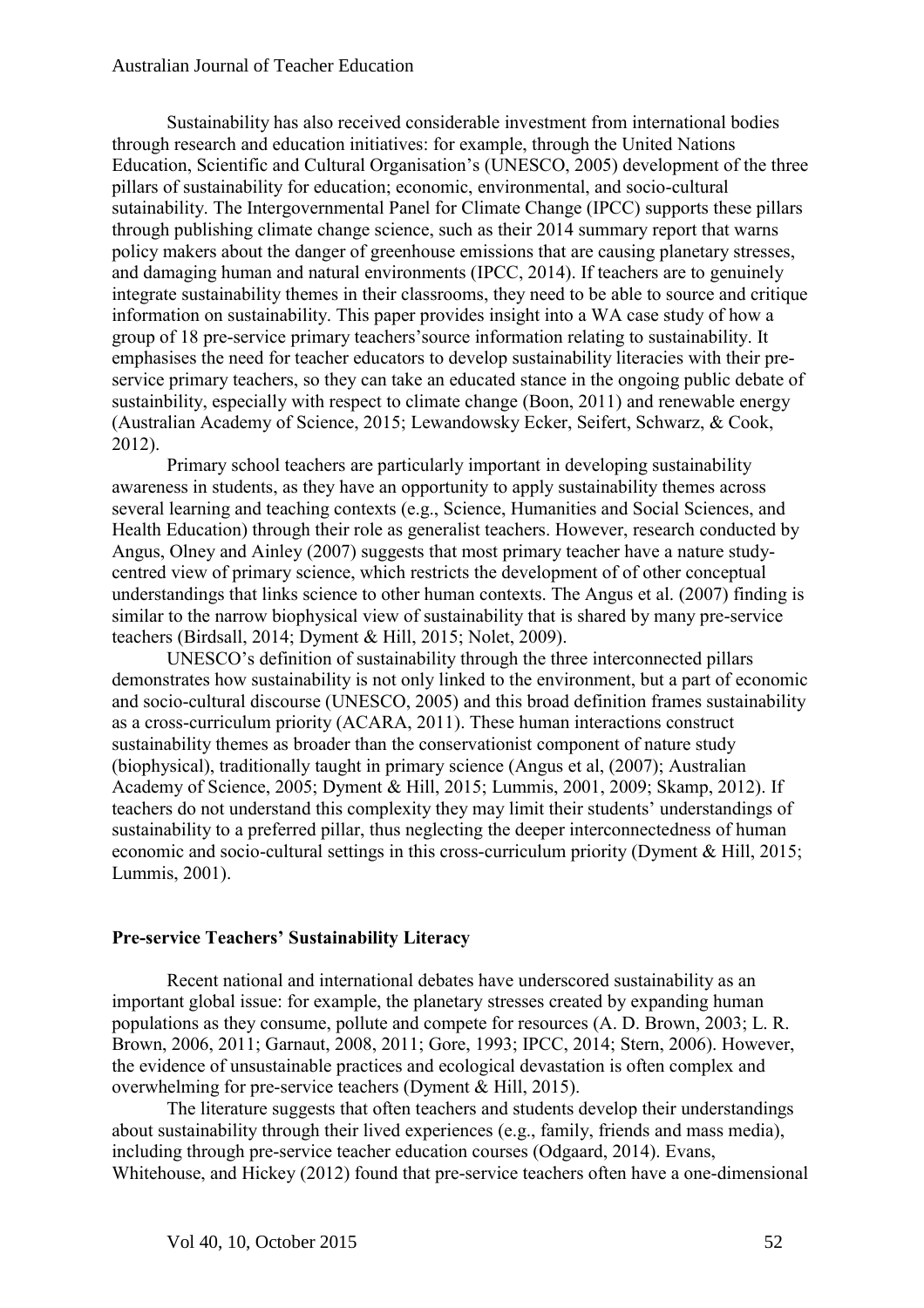view of sustainability that is grounded in ecology and environmental awareness, with limited awareness about social, economic, and political issues linked to sustainability. The perception of sustainability as only linked to the environmental pillar is common among pre-service teachers, both in Australia and internationally (Birdsall, 2014; Dyment & Hill, 2015; Nolet, 2009). Birdsall's (2014) research provides an example of pre-service teachers' limited understanding of sustainability. Not only does Birdsall argue that pre-service teachers have an environmentally-centred definition of sustainability, but also that less than 50% have an accurate self-awareness regarding the depth and breadth of their knowledge related to sustainability themes. Dyment and Hill (2015) found similar results, where pre-service teachers had only 'limited-moderate' knowledge of sustainability when tested through an instrument that considered all interrelated pillars of sustainability.

In addition to content knowledge acquisition for developing sustainability-literate teachers, there is also an issue with the translation of teachers' knowledge into their practice. Kagawa's (2007) research determined that many pre-service teachers are pro-sustainability in terms of support for the general concept of sustainability, but lack support for action to combat global sustainability issues (i.e., inclusive of the three pillars). This was supported in recent Australian research, where systemic factors acted as a barrier for teachers who wanted to integrate sustainability (Mills & Tomas, 2013; Steele, 2010). As expected, engaging in specific education related to sustainability and EfS improved teachers' self-efficacy to embed this learning in their practice. Kennelly, Taylor, and Serow (2011) commented on the success of EfS in teacher education, as explicit EfS at university supported teachers' ability to integrate sustainability in primary learning despite other challenges arising within some primary schools. Effeney and Davis (2013) found that pre-service teachers who engaged in a specific Education for Sustainability (EfS) unit at university had more general knowledge across the interrelated pillars of sustainability, and higher self-efficacy to teach sustainability. Mills and Tomas (2013) reported that the majority of pre-service teacher education courses that include EfS do so as a stand-alone unit of study. Yet, Nolet (2009) suggested that creating new courses or units around EfS does not model an integrated approach to teachers, which is necessary for transformative education. Mills and Tomas (2013) assert that enabling integration of sustainability at a wider university level could also have a positive impact on pre-service teachers, which is consistent with comments made by Ferreira, Ryan and Tilbury (2006) and Nolet (2009).

## **The Role of Mass Media in Forming Perceptions of Sustainability**

Experiences in compulsory and tertiary education, as well as information in the media are two common sources that develop pre-service teachers' understandings of sustainability (Effeney & Davis, 2013; Evans et al., 2012; Martin & Carter, 2015). As an alternative source of information, in addition to education, it is important to investigate teachers' exposure to public information (e.g., commercial and government media) sources on sustainability, as well as their credibility. The Nielsen (2011) Global Online Environment and Sustainability Survey determined the general decline of public support for climate change issues could be a reflection on the media's coverage of increasing financial and economic concerns during the Global Financial Crisis, as opposed to ongoing reporting about climate change issues. The 2011 Nielsen's findings contrast similar research from the beginning of the 2000s. Fien (2001) noted a high level of public awareness around environmental issues reported in the media: for example, "the greenhouse effect, ozone layer, renewable resources and ecology" (p. 11). While public support for sustainability issues has decreased between these two studies, both limited the definition of sustainability to the largely ecological/environmental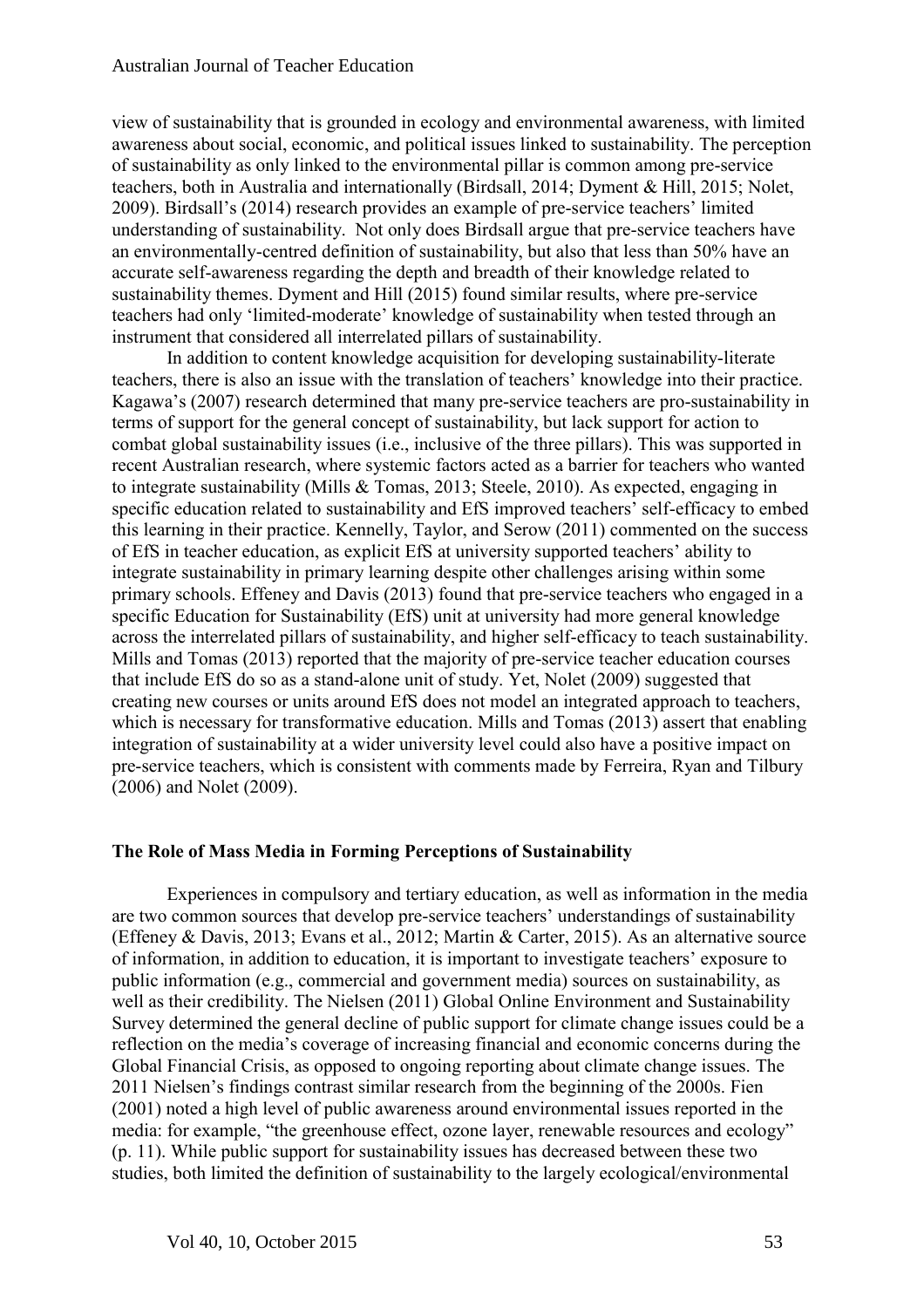definition reported by Evans, Whitehouse and Hickey (2012). This public presentation of sustainability could limit the complexity of individuals' perceptions of EfS, such as the competing narrative of "sustainable development discourse promoting both social and economic benefits, as well as environmental protection" (Kopnina, 2013, p. 59). Kortenkamp and Basten (2015) stated that a lack of sceintific literacy by journalists is problematic where:

> Media reports of environmental science often give equal weight to opposing viewpoints, which can make the science seem more controversial than it actually is … how journalists portray environmental science can have a large impact on public understanding of environmental risks and responses to these risks. (pp. 1-2)

The reliance on public information could be changed through active participation in sustainability education: for example, Wall (2007) found that undertaking environmental journalism projects influenced individuals' sense of environmental citizenship. Appropriate education in EfS could influence pre-service primary teachers' capacity to critically analyse public information on sustainability, and benefit their integration of EfS in primary classrooms (i.e., sustainability as a cross-curriculum priority). One step towards this aim could be exposing primary teachers to broader groups of stakeholders in sustainability and EfS: for example, "invite guest lecturers (such as classroom teachers, principals and scientists) in … to speak to preservice teachers about EfS initiatives … to provide applied examples of sustainability principles" (Mills & Tomas, 2013, p. 158).

# **The Research Context**

The research project occurred during a period where sustainability and environmental issues were at the forefront of the Australian media and education. The media was reporting many issues around climate change and natural disasters, including the Queensland floods of 2010-2011 and the Fukushima nuclear disaster in 2011.

The Queensland floods occurred in Australia due to the strongest La Nina effect on record, exaggerated by an above average sea surface temperature (Phillips, 2012). Threequarters of Queensland (1.3 million square kilometres) was flooded with some areas receiving 400 millimetres in one day, 100 millimetres above the average (Phillips, 2012). The Queensland floods saw 35 deaths and billions of dollars of damage all covered by the Australia and international media on a daily basis (Phillips, 2012). The Fukushima disaster occurred after a 15 metre high tsunami hit the north east coast of Japan on the 11<sup>th</sup> March 2011 (World Nuclear Association, 2015). The international media provided live television and online coverage of the event (Imtihani & Mariko, 2013). The Fukushima nuclear reactors were disabled by the impact of the tsunami, which resulted in a meltdown in the radioactive core (World Nuclear Association, 2015) with over 100,000 people being evacuated (World Nuclear Association, 2015). The international media reported a sequence of explosions in real time, showing the serious radioactive contamination to the surrounding land and ocean (Imtihani & Mariko, 2013).

Leading up to the tsunami there had been reports to suggest that Australia should invest in nuclear energy (O'Keefe, 2011). The media coverage of the incident at Fukushima created a great deal of discussion covering the safety of the nuclear industry, as well as the potential for weapons proliferation (O'Keefe, 2011). In addition, in May 2011 the media was reporting that the Gillard Labor Government was to phase out its successful solar panel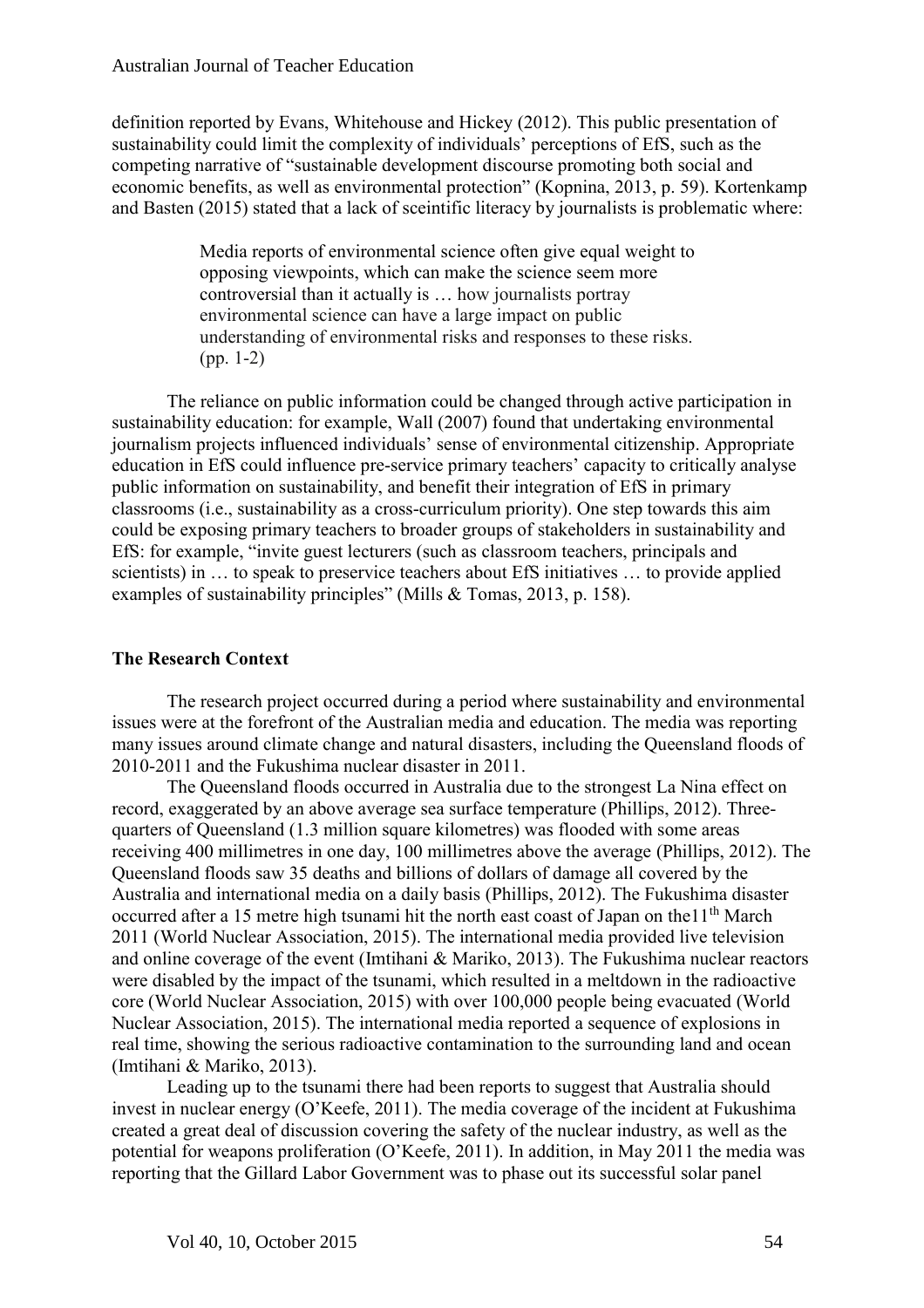rebate (i.e., an earlier initiative to help restrain carbon emissions) (Arup & Coorey, 2011). The media emphasised that the government was under increasing political pressure from powerful corporations with interests in gas, coal and petroleum (Arup & Coorey, 2011). The media also reported that the Australian taxpayer was subsidising coal and other nonrenewable energy at a cost of circa four billion dollars per year (Lannin, 2011). In 2011, Australia and the United States were identified as the two highest G20 countries subsidising fossil fuel exploration (Lannin, 2011).

Sustainability issues were also prominent in education, due to the development of the cross-curriculum priorities in the Australian Curriculum (ACARA, 2011). A cross-curriculum priority is a required focus area that is integrated across all compulsory education from Kindergarten to Year 12, and all subject areas (ACARA, 2011). As a priority, sustainability "… will allow all young Australians to develop an appreciation of the need for more sustainable patterns of living, and to build the capacities for thinking and acting that are necessary to create a more sustainable future" (ACARA, 2011, para. 5). Therefore, students were (and are) required to learn about the environment, economic and socio-political aspects of sustainability through the Australian Curriculum (ACARA, 2011).

The integration of sustainability within the Australian Curriculum occurred during the Decade of Education for Sustainable Development (DESD) (UNESCO, 2005). The DESD promoted the interrelationship of teaching and learning linked with climate change, disaster risk reduction, biodiversity, poverty reduction, and sustainable consumption (Odgaard, 2014; UNESCO, 2005). In addition, UNESCO (2005) supported teacher education that engaged and facilitated students to, "change their behaviour and take action for sustainable development. [Through] … competencies like critical thinking, imagining future scenarios and making decisions in a collaborative way" (para. 1).

International initiatives are often translated into Commonwealth policies, and the DESD contributed to ongoing support of the Australian Research Institute in Education for Sustainability<sup>1</sup> (ARIES) at Macquarie University (ARIES, 2003, 2015; Steele, 2010). The funding of ARIES to facilitate, "research into how to move beyond simply raising awareness to achieve the attitudinal and behavioural changes necessary to live sustainably" (Departments of Sustainability, 2011, para. 1) demonstrated a politicised commitment to sustainability during this research period.

However, it is important to note that in spite of the media, education and funding for sustainability research, EfS was still reported as being 'hit and miss' in most pre-service teacher courses (Ferreira et al., 2006). In this study, no formal EfS units were taught in the primary teacher education course (although it has been subsequently introduced into the Science Education unit at the university).

## **Methods**

 $\overline{a}$ 

This research sought to determine Graduate Diploma of Education (Primary) preservice teachers' perceptions on sustainability, and to explore implications for pre-service teacher education in EfS. Part of this research included investigating where pre-service teachers sourced their information on sustainability. The credibility and breadth of sources influencing pre-service teachers' knowledge may affect their future teaching and learning (Boon, 2011; Effeney & Davis, 2013; Kennelly, Taylor, Maxwell, & Serow, 2012): for

**<sup>1</sup>** ARIES was formally known as the Australian Research Institute for Education and Sustainability to coincide with the Decade of Education for Sustainability.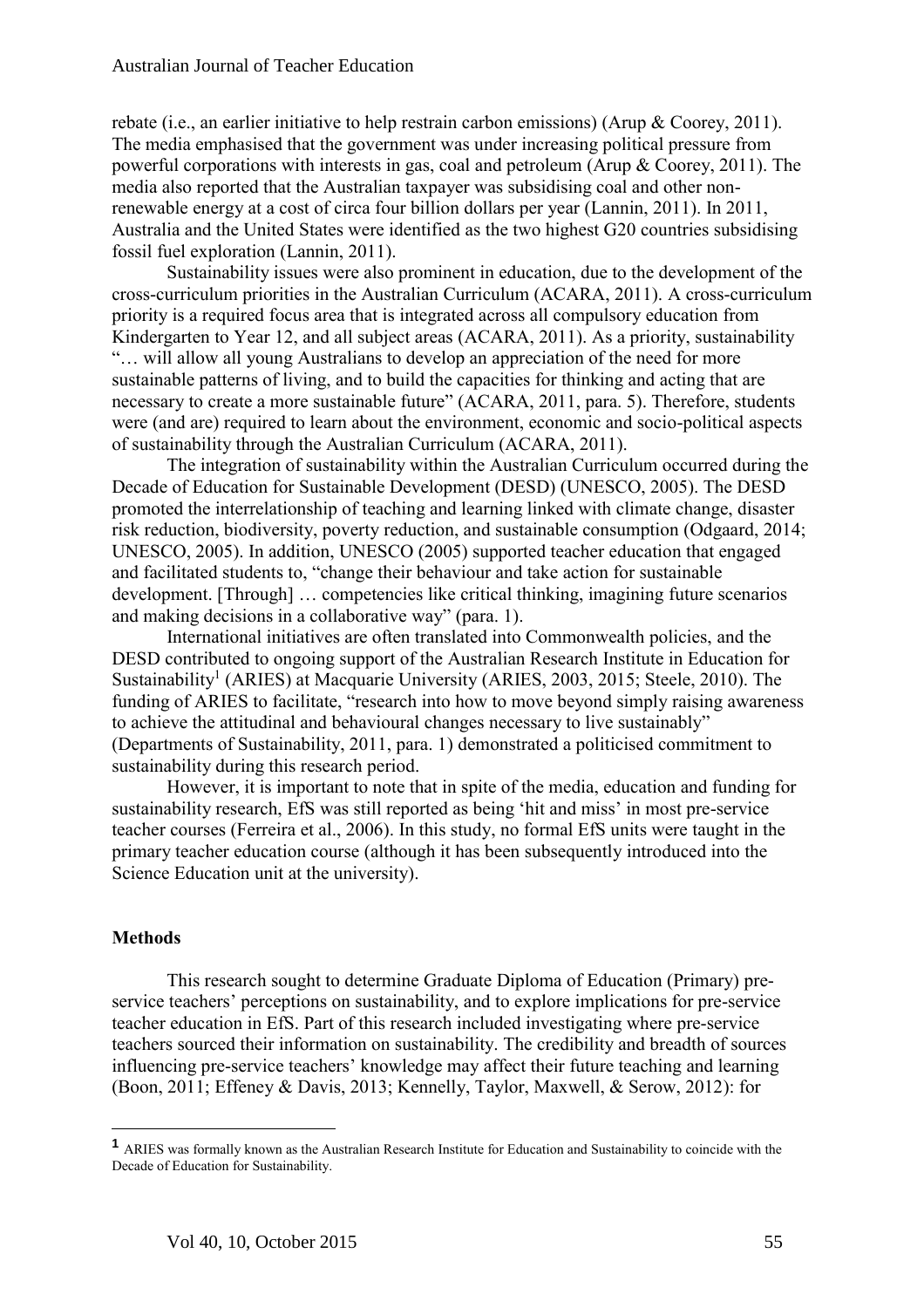example, misinformation could lead to the development of alternative conceptions regarding the science of sustainability and climate change (Boon, 2010).

The research employed a case study approach, utilising a qualitative interpretivist methodology (Stake, 2000). The research was grounded in interpretivism and constructivism as they are ontologically linked to the lifeworld experience (Habermas, 1984; Husserl, 1999); that is, a social construction of sustainability awareness as a result of popular media, social networks (i.e., family and friends), as well as their education. A case study usually reports on the understanding of an event or process related to a group of individuals within a system (Creswell, 2014). In this case, the cohort of pre-service teachers enrolled in the Graduate Diploma of Education (Primary) bounded the case study.

The students enrolled in this course had two key similarities: they had completed at least a Bachelor degree prior to entry in the course, and they had not engaged in any specific EfS learning. The participants held a range of Bachelor Degrees, with five in Science<sup>2</sup>. The remaining pre-service teachers (n=13) had degrees in the Humanities/Arts. Four participants held Higher Degrees by Research (Masters or PhD).

A total of 18 self-selecting Graduate Diploma of Education (Primary) pre-service teachers participated in this research, out of a possible 113. The 18 pre-service teachers interviewed included six males and 12 females; 13 Australian students and five overseas students, inclusive of three females and two males, all of who had permanent residency.

The objective was to determine the perceptions of these pre-service teachers within these parameters, which could then be used to explain potential areas for intervention in Graduate Diploma of Education (Primary) teacher education course at the university, with an intended focus on the Primary Science unit.

The 18 participants registered interest for the interview during the research quantitative pilot phase, and each of the participants subsequently completed a semistructured interview of approximately 60 minutes with a researcher, conducted on the campus at a mutually arranged time. The interview transcripts were then transcribed, and inductive coding was used to determine key themes (four themes were identified). Inductive coding was used as the aim was to uncover the perceptions of pre-service teachers, which were previously unknown within this WA context (Auerbach & Silverstein, 2003), by organising the raw data (i.e., the recording from the semi-structured questions) into key sustainability themes. Repeated open coding continued until the data were saturated..

It was apparent in the interview process that all of the participants had a personal interest in sustainability that is likely to positively skew these findings. This was probably caused by their self-selection, through which it is assumed that they all held reasonable selfefficacy in sustainability awareness. The findings are subsequently linked to the context of this case; however, they may be of relevance to others beyond this specific WA context.

# **Findings**

 $\overline{a}$ 

The following findings represent four key themes about the types and quality of sustainability information sourced by the pre-service teachers. The four key themes were identified as:

- Mistrust of commercial media.
- Trust of non-commercial media.
- Trust in the scientific community and research.

<sup>&</sup>lt;sup>2</sup> The actual degrees completed by the participants have been broadly defined as either Science or Humanities/Arts to maintain their confidentiality.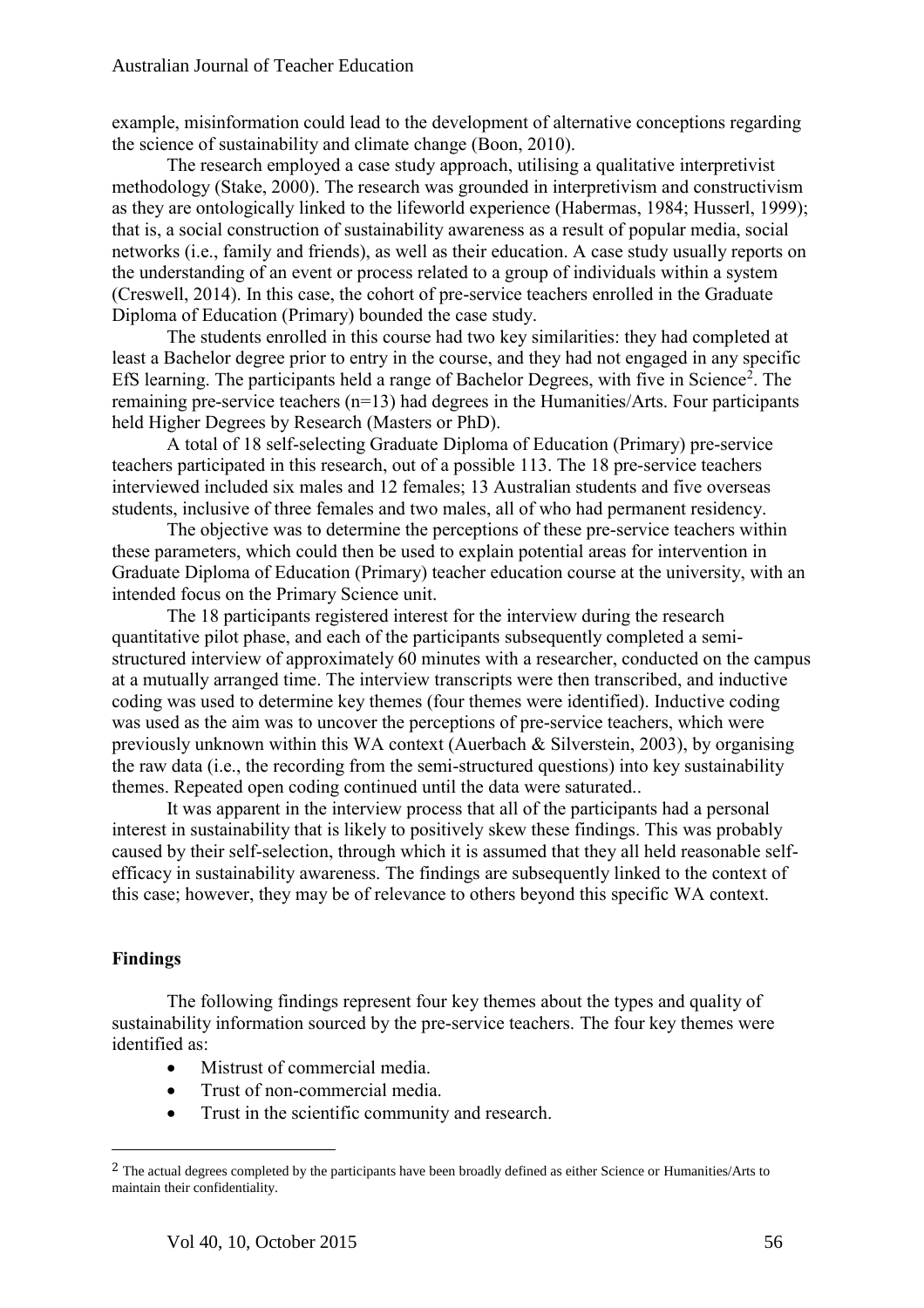• The importance of education.

Pseudonyms have been used to protect the participants' confidentiality.

#### **Mistrust of Commercial Media**

All the pre-service teachers (n=18) claimed an emphatic distrust of commercial media's reports on sustainability issues. Alan said 'I would not trust commercial news for anything' and Barbara said that commercial media 'provides no [reliable] information'. Colin and Des both mistrusted newspapers, with Des claiming that newspapers are 'partial … they are politicised'. Brian also extended the politicised nature of sustainability reporting to include radio, asserting how 'the shock jocks on the radio … a lot of the media is distorted … [they have] agendas ... a lot of shared and pooled ignorance'. Some pre-service teachers expressed concern over the level of government's manipulation of sustainability themes through commercial media. Brian explained, 'leaders in government, community leaders … could do well to take a look at themselves'. Helen said 'I would not say [the] government [is] at all' a reliable source of information. These participants expressed a critical awareness about bias and the political nature of commercial media.

The pre-service teachers identified factors contributing to climate change and tipping points as covered in the media. For several pre-service teachers the technical details were buried in the partisan economic debate conducted by Australia's commercial media, which they interpreted as a continual attack on the legitimacy of peer-reviewed science. The preservice teachers noted the forceful rhetoric covering the partisan approach presented in some commercial radio. Some participants provided insight into the pro-economic position held by then Federal Opposition (Abbott), as well as the sustainability/economic model argued by Labor (Rudd and Gillard) governments at the time. Fred discussed the implementation of the carbon tax to reduce greenhouse targets, saying 'there is no way to implement a climate change model without ... effect on the economy … it [is] unwise to implement any … measures that … effect the economy'. Fred was concerned about the short-term impact on the economy during the post-GFC climate, in contrast to the long-term economic outcomes if emissions were not significantly reduced or maintained (Stern, 2006). In contrast, Helen was concerned about making polluters 'pay' by 'stop giving the big carbon emission … companies … [with] massive profits … [a] let off … they need to start making … carbon producers … pay … or be given the incentive [to use alternatives]'.

## **Trust of Non-Commercial Media**

Despite their mistrust in commercial media, 16 primary pre-service teachers trusted information disseminated by Australia's non-commercial media: for example, the Australian Broadcasting Corporation's (ABC) television programs, documentaries or related radio programs. In sourcing reliable information about sustainability, Alan said: 'It would definitely be non-commercial news, I … trust in that'. Caddy identified 'ABC, radio, [and] documentaries' as her non-commercial sources of information, saying 'I would say I have more faith in documentary style shows … aired on ABC rather than commercial programs'. Mary also trusted non-commercial media sources, specifically due to their inclusion of local sources of information. Sources were deemed as suspect if they were supported by commercial sponsorship or linked to a political platform that was not independently verified by an external body. The pre-service teachers' trust in non-commercial media supported their approach to acquiring reliable scientific information.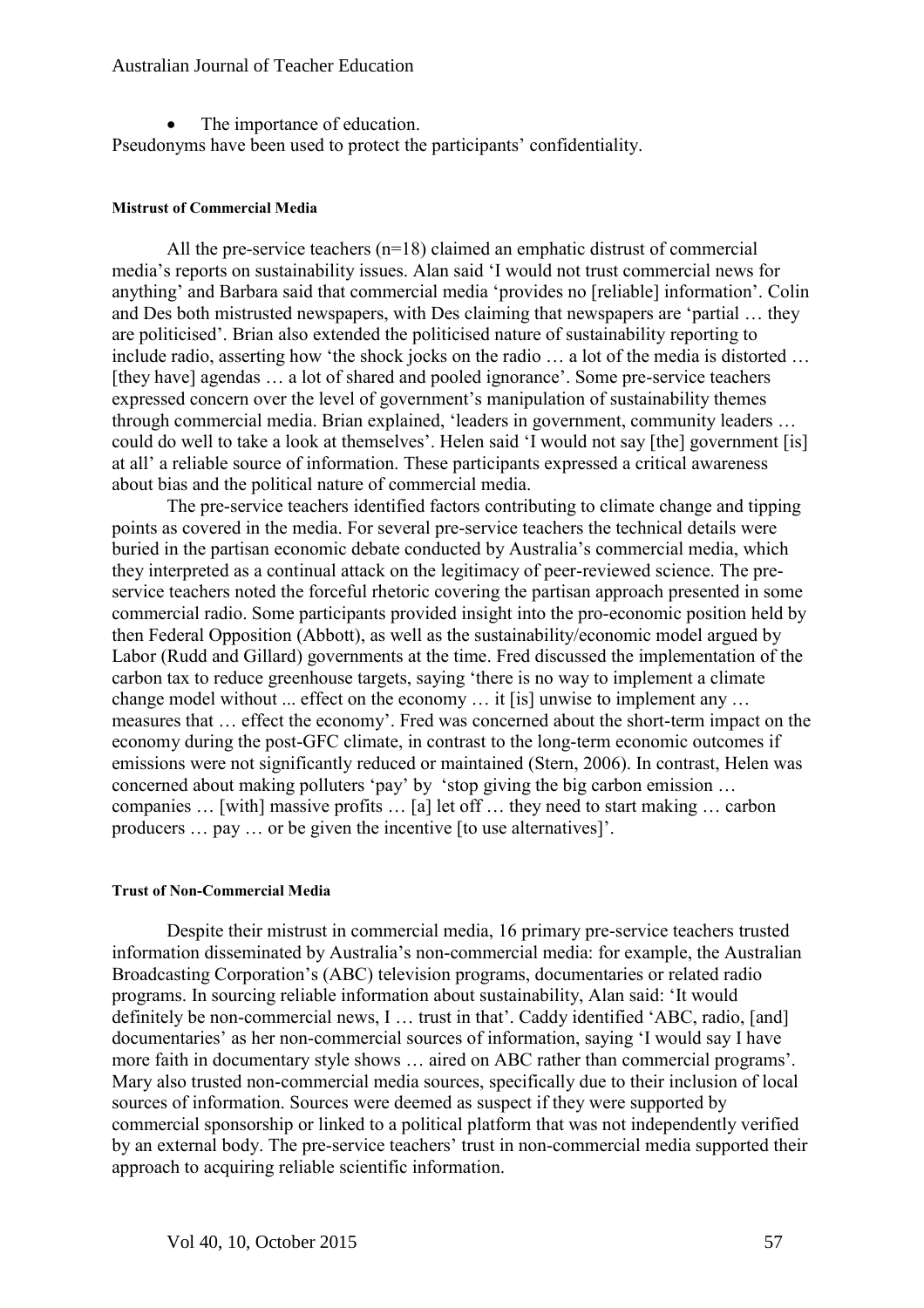#### **Trust in the Scientific Community and Research**

Three pre-service teachers spoke specifically of the scientific community and research as the most reliable source of information. Brian sought the scientific community's consensus on climate change: 'I think … everything is political but … [scientists] have fewer agendas (sic) … they use … sound methodology, scientific practices … we need to listen to them and I think we ignore them to our peril'. Kerry also trusted science, but with caution: 'I guess [I trust] agencies like CSIRO and academic research, although you do tend to wonder if it is not skewed a certain way because of ideology'. Des, who had a background in Science, stated: 'When I was at university I had a couple of my professors working on research … the evidence is there, it [is] pretty strong'.

In addition to published science articles, 10 pre-service teachers stated selective Internet websites were their best source of information on sustainability. Helen stated: 'I look … on the Internet … [for] a reliable source', which was qualified by Lorna as '… not a dot com or blog'. Only two pre-service teachers cited blogs as a source. Ann mentioned using blogs as a broadly reliable source: 'The Internet is a good … news, opinion blogs, you name it'. However, Colin used blogs as a starting point to investigate science: '[I go]… onto the climate deniers' site and when I go "hey, what's going on here? [This seems unreliable]", I go onto a scientific one [website] and ask a question'.

#### **Importance of Education**

Seven pre-service teachers spoke of the importance of education across a variety of contexts. Caddy stated: 'I get information … from what comes home with my kids from school … at a university … I didn't have much of an understanding before'. Pre-service teachers also discussed educational influences from their personal experiences, noting: 'It depends on the lecturer [some] have very strong views on sustainability. … I'm … happy to listen … but I think I … want to go and find things out for myself' (Irene). Mary identified, 'general discussion with [university] peers', as an important source. Others said their family and friends educated them; however, they often presented polarised views. In response to these polarised views, the interviewed pre-service teachers preferred to source family or friends who they viewed as specialists: for example, scientists or farmers, or those with relevant tertiary qualifications. Barbara noted, 'both my parents work in science … so I get a lot of my information from them'. A common perception from the pre-service teachers was a view that society lacked Science and sustainability literacies

In other sections of the interview, many of the pre-service teachers claimed they lacked technical knowledge and several inferred misconceptions covering climate change science that required more education. Barbara said that more funding was needed to educate the public about sustainability and climate change: 'People are not taking it very seriously … a lot of people … cannot be bothered to think about it ... I certainly am not as informed as I could be'. Kerry said: 'I would like more information … a better handle on it … evidence to support …'. Colin saw a lack of scientific literacy in education with people not being able to combat 'false propaganda being put out that climate change isn't happening'. Des linked ignorance to poor science education, where 'research obviously [needs to counter] … a lot of misinformation … education … [to] look into the science behind it [climate change]'. Joy claimed 'a lot of people are … not taking a stance' … [because of] poor education'. She also said 'people are not willing to pay … to change … [they] are not convinced of the science behind it'. Importantly, education and scientific literacy were highly valued by the pre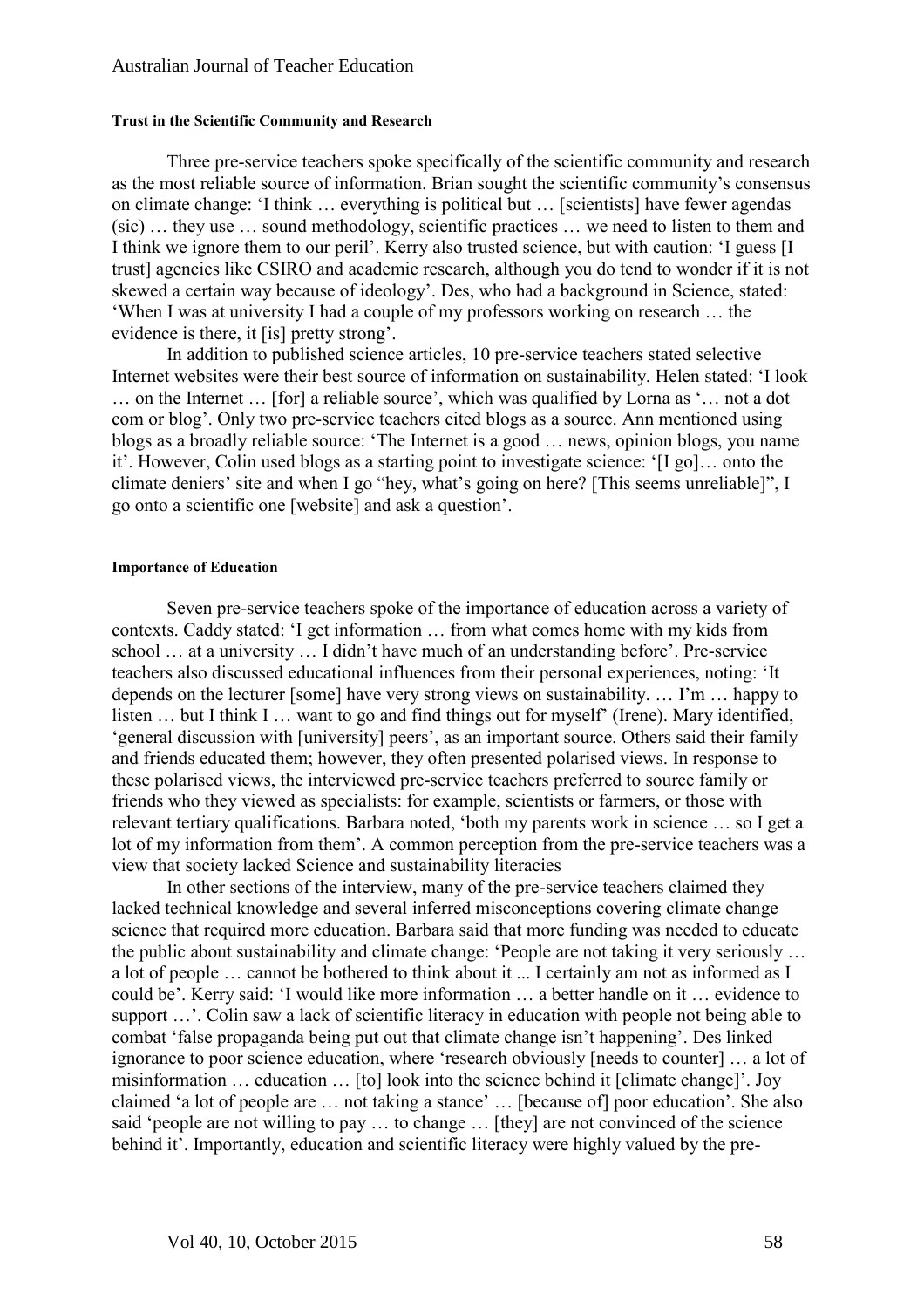service teachers interviewed, be it by direct reference  $(n = 7)$  or the many more indirect references that were for EfS.

#### **Discussion**

This research aimed to investigate the Graduate Diploma of Education (Primary) preservice teachers' perceptions on sustainability, and to explore implications for pre-service teacher education in EfS. The primary concern of the majority of pre-service teachers was an issue of trust in securing reliable information regarding sustainability, as well as a need for bipartisan leadership from the Commonwealth government (Lummis, 2009; Steele, 2010) to support sustainability as cross-curriculum priority. Consistent with the Steele (2010) and UNESCO (2002, 2005) defintions of sustainability, the pre-service teachers' were very aware of socio-cultural themes, socio-economic motives, and the need for scientific literacy.

The 18 pre-service teachers were also aware of the influence of the media in shaping their knowledge of sustainability. Their links between sustainability knowledge and the media issues present during the research context was consistent with Hawkins (2005), who identified that media narratives influenced the public's interest in a particular environmental issue. Nielsen (2011) and Wall (2007) reinforced the power of the media to influence attitudes towards sustainability awareness. Hamilton (2012) claimed that people who are well briefed on sustainability issues could be influenced by a lack of intensity and frequency media presentations on these themes. Memories of disastrous events shown through the media shape people's estimates of risk, and in addition the media's focus on such events is likely to alert people to the increasing risks of climate change (Lewandowsky Ecker, Seifert, Schwarz, & Cook, 2012). These attitudes were evident during the interviews, when preservice teachers who had previously held pro-nuclear energy options as a preferred option for carbon emissions, started to consider the nuclear risks too high as a result of the graphic media coverage of the Fukushima power plant. This example demonstrated how journalism has an essential role in perception formulation (Wall, 2007).

The interviewed pre-service teachers emphasised a need to secure independent knowledge on a range of interrelated sustainability themes that relied on specialised science outside invested interest groups, including politicians and the media. The pre-service teachers were aware of competition for media space and of the role of commercial and noncommercial television and radio, and their role in the process of political discourse and when seeking information from targeted independent sources. However, an important finding was the metacognitive disclosure that the pre-service teachers felt they did not have sufficient technical knowledge about sustainability. This limited knowledge affected their self-efficacy to engage in critical discourse about sustainability, consistent with the findings of Effeney and Davis' (2013) study. However, they showed metacognitive capacity that is beyond the recognition of teachers in other research (Birdsall, 2014), perhaps indicating a move towards growing awareness due to the implementation and expectations of the Australian Curriculum (ACARA, 2011).

Part of the pre-service teachers' discussion centred on an understanding of risk management linked to practical applications to support sustainability. They reinforced how future independent research needs to investigate sustainability education options based on information that is deemed independent and reliable, and with incentive based outcomes that are perceived as authentic and tangible (Steele, 2010; UNESCO, 2002, 2005). In addition, a greater investment in both pre-service teacher education and intervention in WA primary schools is required (Angus et al., 2007). As Steele (2010) suggests, sustainability in the primary school context should be developed using a whole school approach that engages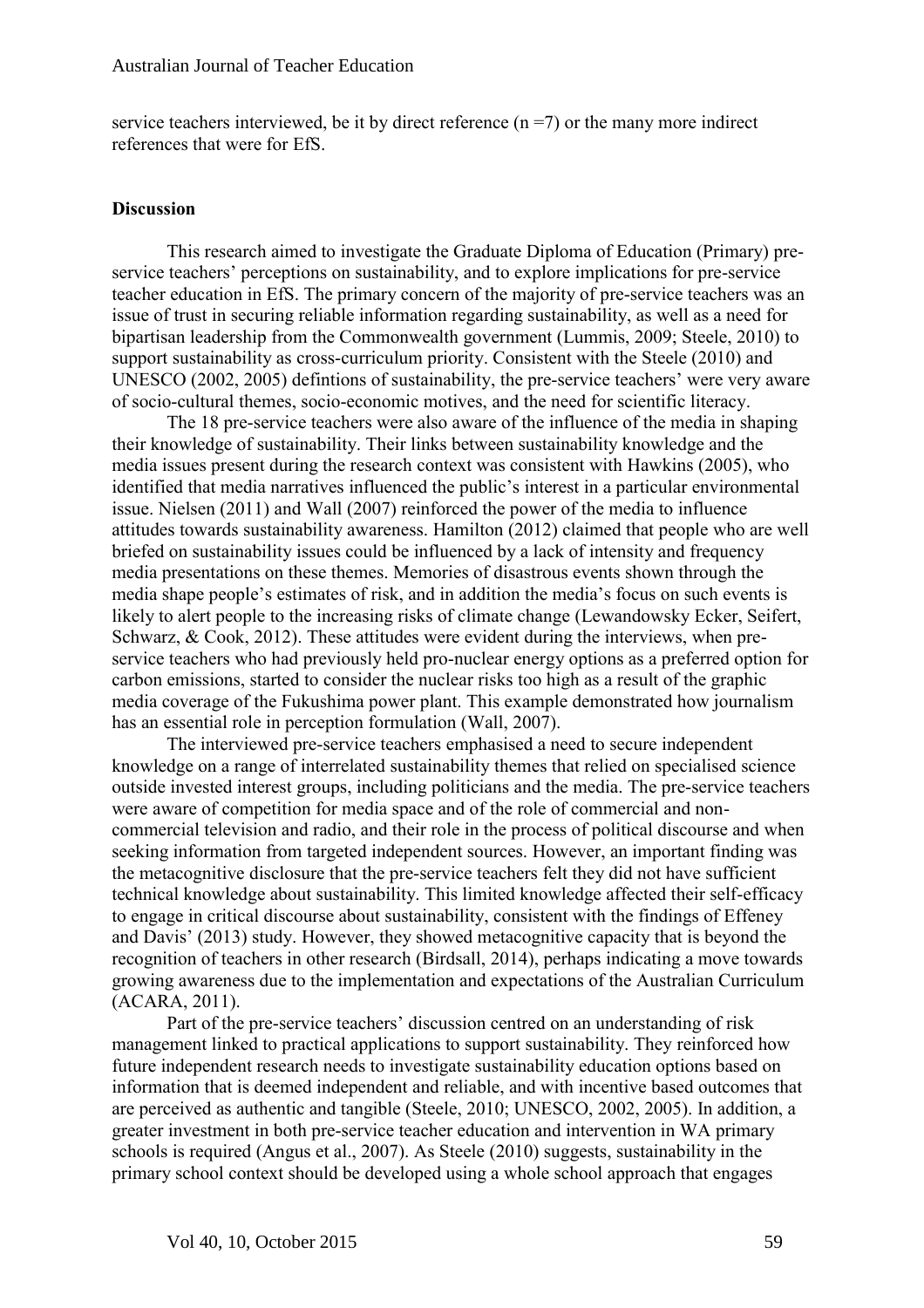partnership networks associated with major scientific and sustainability focused organisations. In Australia, ARIES had been one source of funding to encourage research in this area; however, this was subject to government backing (ARIES, 2015). Other universities have independently tried to integrate EfS and EfS research to support teachers (Dyment & Hill, 2015; Kennelly et al., 2011; Mills & Tomas, 2013). These researchers have found varying degrees of pre-service teacher knowledge on sustainability (Dyment & Hill, 2015; Kennelly et al., 2011), and teacher educators' integration of EfS within teacher education courses (Mills & Tomas, 2013). Given the pre-service teachers' desire and reliance on education as quality source of information regarding sustainability, it is imperative that teacher education addresses the issue sustainability literacy. Education provides an opportunity to critically discuss issues about sustainability through evidence as opposed to sensationalism, given that "an individual's prior beliefs and political ideology strongly bias how he or she responds to these arguments through selective exposure, attention, comprehension, and recall" (Nisbet et al., 2015, p. 38).

# **Conclusions**

This research reinforced the complexity that is associated with EfS (Steele, 2010; Lummis, 2001; UNESCO, 2005). This WA case study provided an interpretivist insight into 18 Graduate Diploma of Education Primary students' perceptions of sustainability as defined by UNESCO (2005), incorporating three interdependent pillars (economic, environmental and socio-cultural). This paper specifically reported on where these pre-service teachers sourced their information on sustainability, as the credibility and breadth of these sources influence pre-service teachers' knowledge may affect their future teaching and learning (Boon, 2011; Effeney & Davis, 2013; Kennelly, Taylor, Maxwell, & Serow, 2012). In addition, the interpretivist approach of qualitative research developed opportunities for grounded theory and the need for further research, and this research demonstrates the need for further investigation to link sources of information to content knowledge about EfS, including possible misconceptions by pre-service teachers, well as the need to redesign existing pre-service teacher units to include sustainability themes.

This study is important because sustainability is a cross-curriculum priority in the Australian Curriculum (ACARA, 2011). The Australian Curriculum explains that: 'Sustainability will allow all young Australians to develop an appreciation of the need for more sustainable patterns of living, and to build the capacities for thinking and acting that are necessary to create a more sustainable future' (ACARA, 2011 para. 5). Therefore, given the expectations from the Australian Curriculum, how pre-service teacher source information on sustainability has important considerations for pre-service teacher education across the Australian primary education sector. Australian State Education Departments, Catholic Education and Independent School systems will assume graduating primary school teachers will be able to implement appropriate pedagogical content knowledge to support ACARA (n.d.) and EfS (Angus et al., 2007). Therefore, it is imperative that university pre-service primary school teacher education courses accommodate appropriate sustainability pedagogical content knowledge for long-term active citizenship across diverse economic, environmental and socio-cultural contexts (ACARA, 2011; Australian Academy of Science, 2015; Steele, 2010; UNESCO, 2005).

This research suggested that pre-service teachers demonstrated positive levels of critical thinking when accessing information, primarily from reliable sources, communicated across a variety of contexts, especially non-commercial media. One of the major themes to emerge was an open mistrust of commercial media and commentators without any formal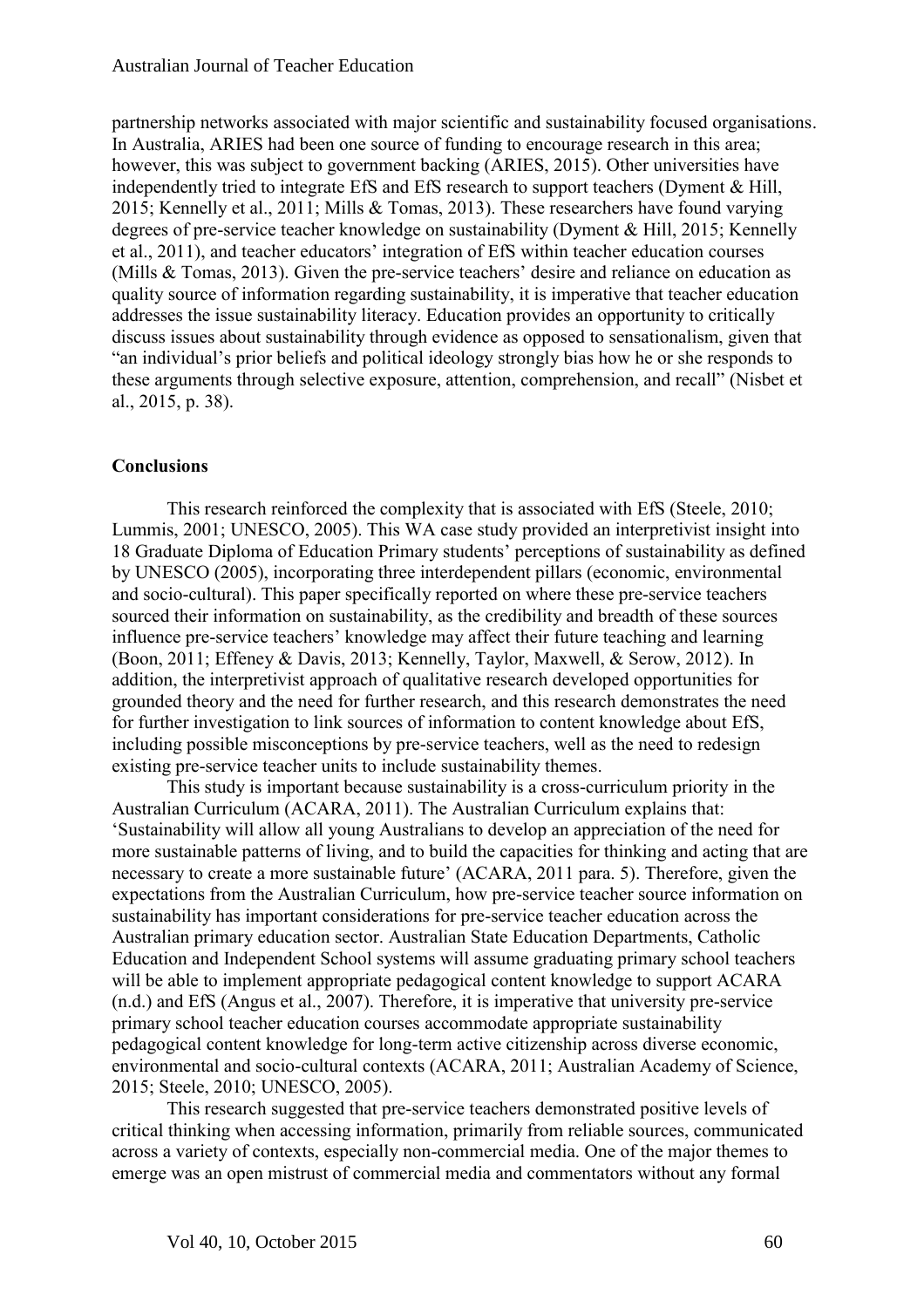expertise (e.g., bias rhetoric pushing anti-climate change narratives). Several pre-service teachers also expressed mistrust in some government agencies, especially when partisan political rhetoric was linked to commercial media interests or lobbyists. Selective Internet use was valued as an important source of information, but pre-service teachers applied a caveat when discussing unreliable scientific material, especially on blogs or commercial websites. The pre-service teachers also endorsed colleagues and friends with specialised credentials.

The pre-service teachers saw education and research as central to EfS, but accommodated through independent authorities as particularly important in building knowledge about sustainability through authentic scientific knowledge. They expressed cynicism towards political rhetoric linked to corporate interests or lobbyists. Despite an emphasis of reliable sources, some pre-service teachers interacted with Internet sites that were generated for a non-specialist audience. In addition, the interviews suggested that many of the pre-service teachers required a more astute scientific literacy to share reliable information that can lead to active participation from primary children.

The issue of developing primary teacher scientific literacy is not isolated to teacher education courses, but also requires major teacher employer groups' support of on going profession development in EfS (Steele, 2010) and Science (Australian Academy of Science, 2005) for all primary teachers. Importantly, it was the pre-service teachers who perceived conceptual gaps in their EfS content knowledge. The complexity associated with any understanding sustainability suggests a dilemma for pre-service teacher education consistent with other research (Angus et al., 2007; Steele, 2010). Further research needs to assess how much content covering the integrated themes of sustainability can be practically embedded in a pre-service teacher education four-year degree; including both the Bachelor of Education in Primary, and the one-year Graduate Diploma of Education (Primary) course (Steele, 2010; Odgaard, 2014).

This research identified several EfS considerations that require further investigation. Firstly, if there a potential lack of sustainability content knowledge and Scientific literacy as identified by Angus et al. (2007), then specialist teachers should be considered as part of an intervention. Kagawa (2007) states the investment in specialised content was deemed important, and the pre-service teachers in this study agreed sustainability was important, but their positive attitudes were not matched by critical understandings of concepts regarding sustainability (Odgaard, 2014). A second consideration could include a compact between the Government, teacher employer groups and universities to ensure pre-service teacher receive meaningful pedagogical content knowledge to support EfS as required by the Australian Curriculum and supported by Steele (2010). Thirdly, given the complexity of sustainability as a cross-curriculum priority, State and Federal governments need to provide a bipartisan approach to the rhetoric associated with EfS, and appropriate funding to accommodate professional learning to develop specialist teachers to assist the generalist primary classroom teacher.

Finally, the research suggested that the pre-service primary teachers' knowledge was influenced by the media and respected colleagues and selected family members. Although global warming dominated the discourse, many students had limited conceptualisation regarding the interconnected themes associated with sustainability and climate change science. Therefore, like Leiserowitz et al. (2011), the researchers conclude that many of the self-selected 18 participants would be making ad-hoc, uninformed decisions regarding sustainability and climate change when entering primary school as teachers without specialist support. These research findings question the pre-service teachers' readiness to fully accommodate EfS in the Australian Curriculum. Given that in this case study the participants were self-selected (including some with postgraduate qualifications) and disclosed limited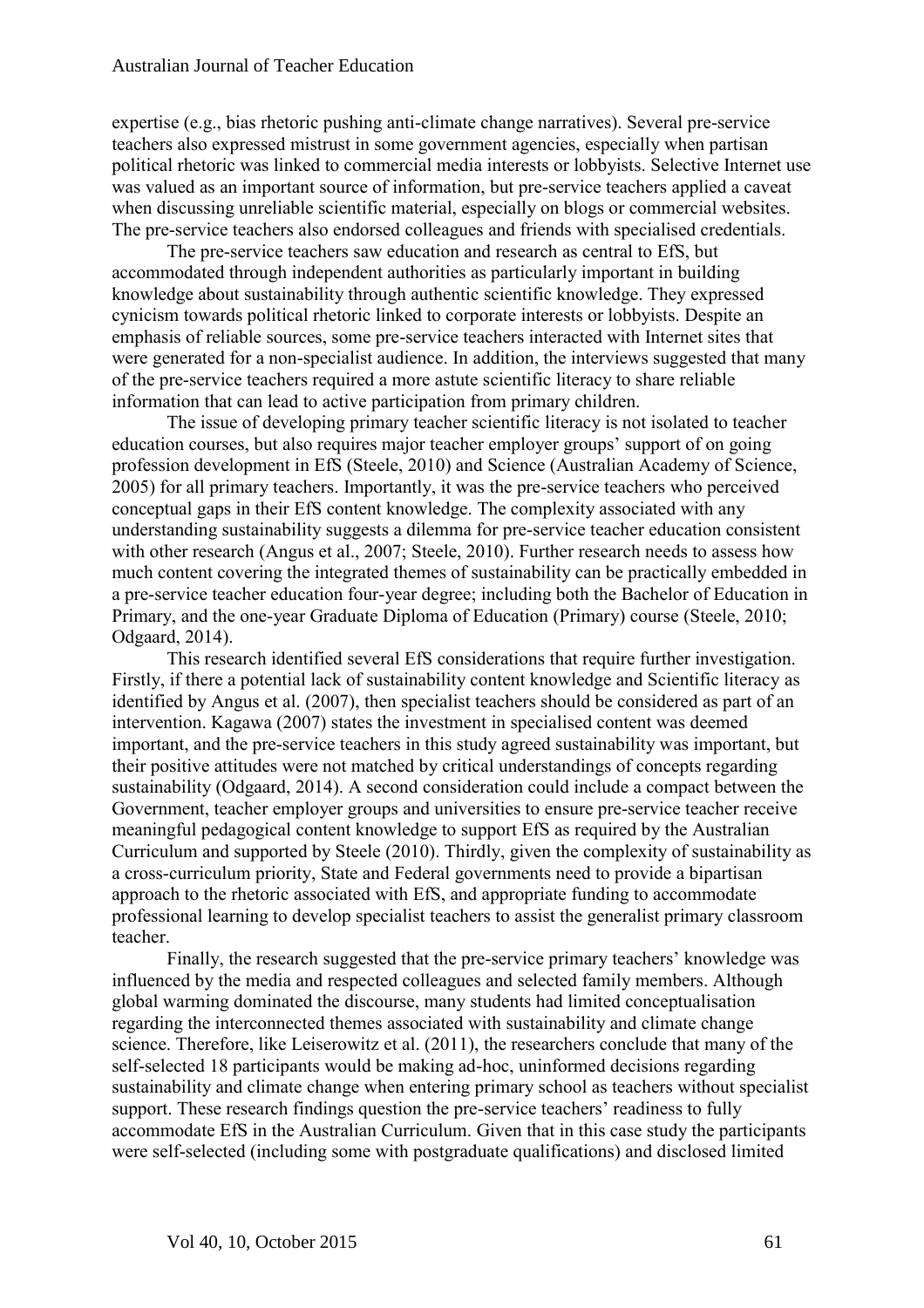content knowledge, there is concern that pre-service teachers without a personal interest in sustainability could have a potential for reproducing misconceptions with primary children.

# **References**

- ACARA. (2011). The Australian curriculum: Cross-curriculum priorities. Retrieved from http://www.acara.edu.au/verve/\_resources/Cross\_Curriculum.pdf
- Angus, M., Olney, H., & Ainley, J. (2007). *In the balance: The future of Australia's primary schools*. Kaleen, Australia: Australian Primary Principals Association.
- Arup, T. & Coorey, P. (2011, May 5). Combet ends solar panel subsidies early. *The Sydney Morning Herald.* Retrieved from http://www.smh.com.au/environment/energysmart/combet-ends-solar-panel-subsidies-early-20110504-1e8jm.html
- Australian Academy of Science. (2005). *PrimaryConnections*. Retrieved from Http://www.science.org.au/reports/primary-connections.pdf.
- Australian Academy of Science. (2015). The science of climate change: Questions and answers. Retrieved from https://http://www.science.org.au/sites/default/files/usercontent/documents/climate-change-with-refs.pdf
- Australian Research Institute for Environment and Sustainability [ARIES]. (2003). National research program. Retrieved from http://www.environment.gov.au/topics/sustainablecommunities/sustainability-education/national-research-program
- ARIES. (2015). About ARIES. Retrieved from [http://aries.mq.edu.au/about//](http://aries.mq.edu.au/about/)
- Auerbach, C. F., & Silverstein, L. B. (2003). *Qualitative data: An introduction to coding and analysis.* New York, NY: NYU Press.
- Bezbetchenko, A. W. (2011). *Where meaning lies: Student attitudes and behaviours related to sustainability in college.* (Doctoral dissertation). Retrieved from <http://udini.proquest.com/.../where-meaning-lies-student-pqid:2365430491>
- Birdsall, S. (2014). Measuring student teachers' understandings and self-awareness of sustainability. *Environmental Education Research, 20*(6), 814-835. <http://dx.doi.org/10.1080/13504622.2013.833594>
- Boon, H. J. (2010). Climate change? Who knows? A comparison of secondary students and pre-service teachers. *Australian Journal of Teacher Education, 35*(1), 104-120. <http://dx.doi.org/10.14221/ajte.2010v35n1.9>
- Boon, H. J. (2011). Beliefs and education for sustainability in rural and regional Australia. *Education in Rural Australia, 21*(2), 37-54.
- Brown, A. D. (2003). *Feed or feedback: Agriculture, population dynamics and the state of the planet*. Utrecht, The Netherlands: International Books.
- Brown, L. R. (2006). *Plan B 2.0: Rescuing a planet under stress and a civilization in trouble*. New York, NY: W. W. Norton & Company.
- Brown, L. R. (2011). *World on the edge: How to prevent environmental and economic collapse*. New York, NY: W. W. Norton & Company.
- Creswell, J. (2014). *Educational research: Planning, conducting and evlauating quantitative and qualitative research* (4<sup>th</sup> ed.). Essex, England: Pearson.
- Departments of Sustainability, Environment, Water, Population and Communities,. (2011). National research program. Retrieved from http://www.environment.gov.au/topics/sustainable-communities/sustainabilityeducation/national-research-program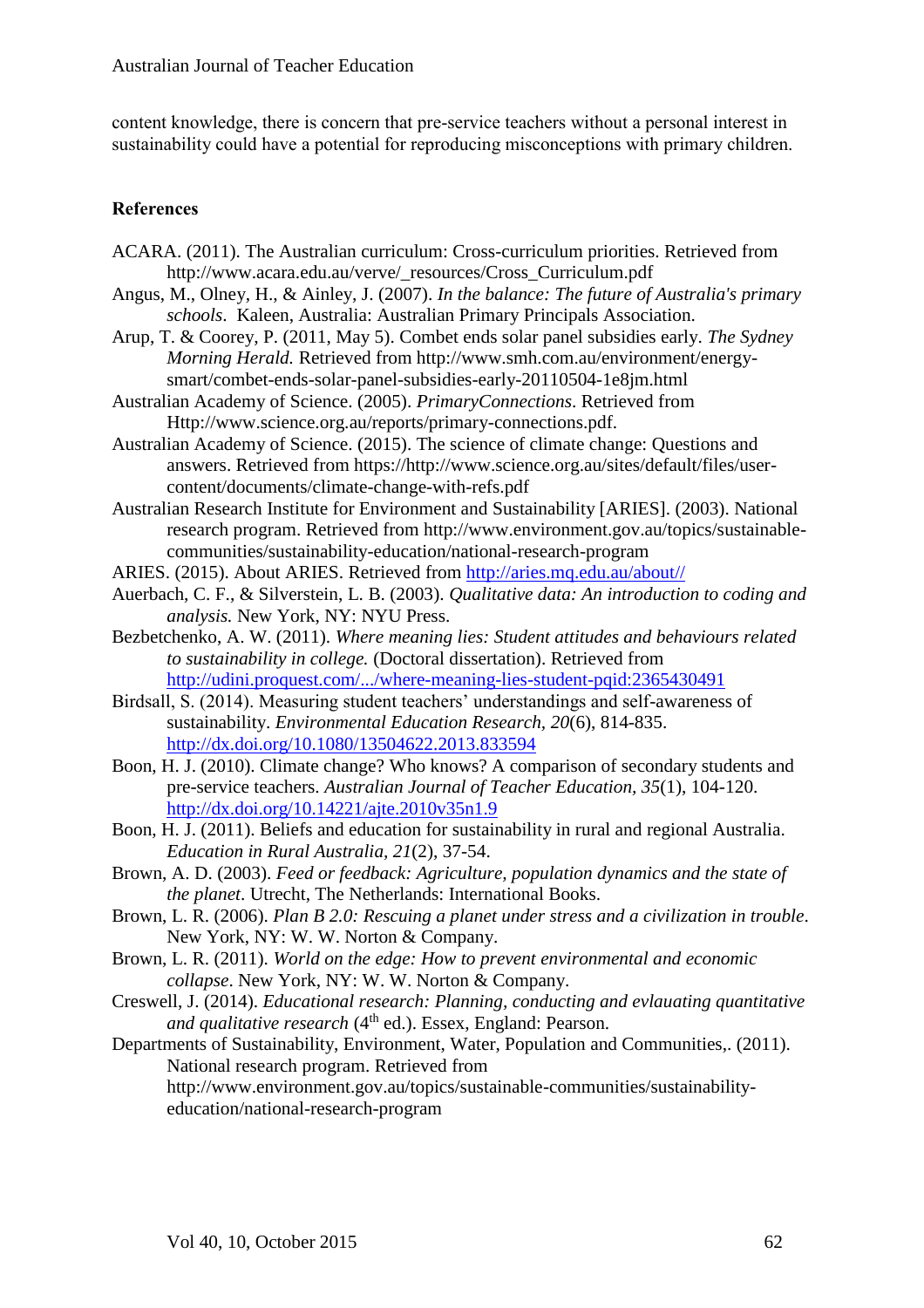- Dyment, J. E., & Hill, A. (2015). You mean I have to teach sustainability too? Initial teacher education students' perspectives on the sustainability cross-curriculum priority. *Australian Journal of Teacher Education, 40*(3), 21-35. <http://dx.doi.org/10.14221/ajte.2014v40n3.2>
- Effeney, G., & Davis, J. (2013). Education for sustainability: A case study of pre-service primary teachers' knowledge and efficacy. *Australian Journal of Teacher Education, 38*(5), 32-46.<http://dx.doi.org/10.14221/ajte.2013v38n5.4>
- Evans, N., Whitehouse, H., & Hickey, R. (2012). Pre-service teachers' conceptions of education for sustainability. *Australian Journal of Teacher Education, 37*(1), 1- 12. <http://dx.doi.org/10.14221/ajte.2012v37n7.3>
- Ferreira, J., Ryan, E., & Tilbury, D. (2006). *Whole school approaches to sustainability: A review of models for professional development in pre-service teacher education*. Canberra, Australia.
- Fien, J. (2001). Education for sustainability: Reorientating Australian schools for a sustainable future. *Tela: Environment, economy and society,* (8). Retrieved from http://www.acfonline.org.au/sites/default/files/resources/tela08\_education\_ for sustainability.pdf
- Garnaut, R. (2008). *The Garnaut climate change review: Final report*. Melbourne, Australia: Cambridge University Press. <http://dx.doi.org/10.1017/CBO9781139107280>
- Garnaut, R. (2011). *The Garnaut review 2011: Australia in the global response to climate change*. Melbourne, Australia: Cambridge University Press.
- Gore, A. (1993). *Earth in the balance: Ecology and the human spirit*. New York, NY: Penguin Books.
- Habermas, J. (1984). *Reason and the rationalization of society: Volume 1 of the theory of communicative action* (T. McCarthy, Trans.). Boston, MA: Beacon Press.
- Hamilton, L. C. (2012). Did the arctic ice recover? Demographics of true and false climate facts. *American Meteorological Society, 4*(4), 236-249. doi: 10.1175/WCAS-D-12- 00008
- Hawkins, R. S. (2005). *Student attitudes, motivation, and actions: Effects of a public affairs capstone course.* (Doctoral dissertation), University of Arkansas, United States, Arkansas. Dissertations & Theses: A&I database. (Publication No. AAT 3201529)
- Husserl, E. (1999). *The essential Husserl: Basic writings in transcendental phenomenology* (D. Welton Ed.). Bloomington, IN: Indiana University Press.
- Imtihani, N. & Mariko, Y. (2013). Media coverage of Fukushima nuclear power station accident 2011 (A case study of NHK and BBC World TV stations). *Procedia Environmental Sciences, 17,* 938-946. <http://dx.doi.org/10.1016/j.proenv.2013.02.112>
- IPCC. (2014) *Climate Change 2014: Synthesis Report.* Contribution of Working Groups I, II and III to the Fifth Assessment Report of the Intergovernmental Panel on Climate Change [Core Writing Team, R.K. Pachauri and L.A. Meyer (eds.)]. Geneva, Switzerland: IPCC.
- Kagawa, F. (2007). Dissonance in students' perceptions of sustainable development and sustainability: Implications for curriculum change. *International Journal of Sustainability in Higher Education, 8*(3), 317-338. <http://dx.doi.org/10.1108/14676370710817174>
- Kennelly, J., Taylor, N., & Serow, P. (2011). Education for sustainability and the Australian Curriculum. *Australian Journal of Environmental Education, 27*(2), 209-218. <http://dx.doi.org/10.1375/ajee.27.2.209>
- Kennelly, J., Taylor, N., Maxwell, T., & Serow, P. (2012). Education for sustainability and pre-service teacher education. *Australian Journal for Environmental Education, 28*(1), 57-58. <http://dx.doi.org/10.1017/aee.2012.9>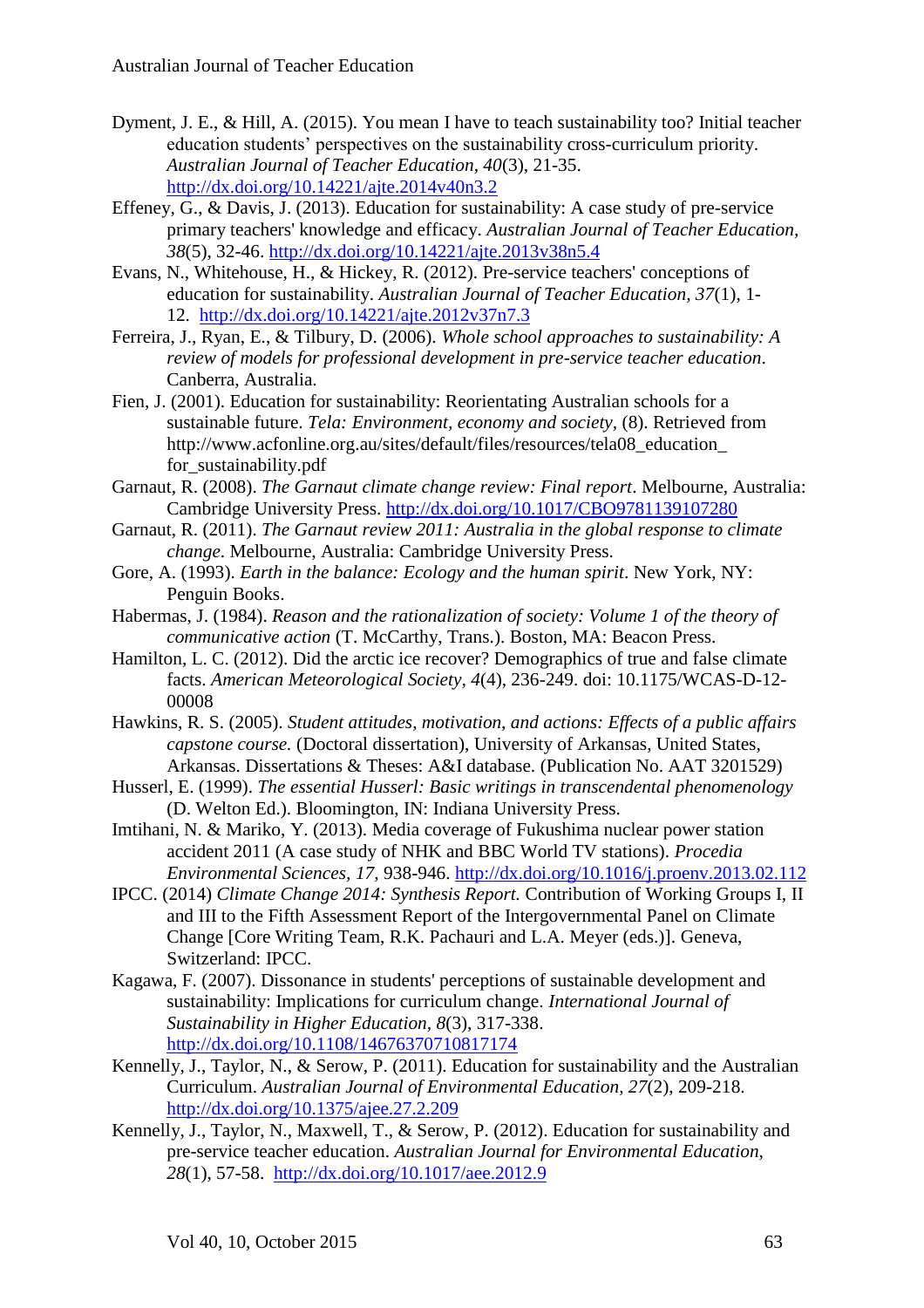- Kopnina, H. (2013). Forsaking nature? Contesting 'biodiversity' through competing disccourse of sustainability. *Journal of Education for Sustainable Development, 7*(1), 51-63.<http://dx.doi.org/10.1177/0973408213495606>
- Kortenkamp, K., & Basten, B. (2015). Environmental Science in the Media: Effects of Opposing Viewpoints on Risk and Uncertainty Perceptions. *Science Communication,*  1-27. <http://dx.doi.org/10.1177/1075547015574016>
- Lannin, S. (2014, November 11). Australian coal, oil and gas companies receive \$4b in subsidies: Report. *ABC News.* Retrieved from http://www.abc.net.au/news/2014-11- 11/coal-oil-and-gas-companies-receive-4-billion-dollar-in-subsidie/5881814
- Leiserowitz, A., Maibach, E., Roser-Renouf, C., Feinberg, G., & Howe, P. (2012). Climate change in the American mind: Americans' global warming beliefs and attitudes in September 2012. Retrieved from http://environment.yale.edu/climate/files/Climate-Beliefs-September-2012.pdf
- Leiserowitz, A., Smith, N., & Marlon, J. R. (2011). American teens' knowledge of climate change. Retrieved from http://environment.yale.edu/uploads/american-teensknowledge-of-climate-change.pdf
- Lewandowsky, S., Ecker, U. K. H., Seifert, C. M., Schwarz, N., & Cook, J. (2012). Misinformation and its correction. *Psychological Science in the Public Interest, 13*(3), 106-131. <http://dx.doi.org/10.1177/1529100612451018>
- Lummis, G. W. (2001). *Aesthetic solidarity and ethical holism: Towards an ecopedagogy in Western Australia.* (Doctoral dissertation), Murdoch University, Perth, Australia.
- Lummis, G. W. (2009). The war on carbon: Polity and scientific literacy. *International Journal of the Humanities, 7*(5), 77-90.
- Martin, J. & Carter, L. (2015). Preservice teacher agency concerning education for sustainability (EfS): A discursive psychological approach. *Journal of Research in Science Teaching, 52*(4), 560-573. <http://dx.doi.org/10.1002/tea.21217>
- Mills, R., & Tomas, L. (2013). Integrating education for sustainability in preservice teacher education: A case study from a regional Australian university. *Australian Journal of Environmental Education, 29*(2), 152-164. <http://dx.doi.org/10.1017/aee.2014.3>
- Nielsen Holdings. (2011). Global online environment & sustainability survey. Retrieved from http://www.nielsen.com/us/en/press-room/2011/global-warming-cools-off-as-topconcern.html
- Nisbet, E. C., Cooper, K. E., & Garrett, R. K. (2015). The partisan brain: How dissonant science messages lead conservatives and liberals to (dis)trust science. *The Annals of the Amercian Academy,* 658, March, 36-66. <http://dx.doi.org/10.1177/0002716214555474>
- Nolet, V. (2009). Preparing sustainability-literate teachers. *Teachers College Record, 111*(2), 409-442.
- O'Keefe, S. (2011, March 18). A nuclear Australia? *ABC News.* Retrieved from http://www.abc.net.au/news/2011-03-18/a-nuclear-australia/2653206
- Odgaard, J. C. (2014). Western Australian students' perceptions of sustainability graduate diploma of education (primary). (Doctoral Dissertation). Perth, Australia: Faculty of Education and arts Edith Cowan University**.**
- Phillips, N. (2012, May 16). Ocean temperature made Queensland floods worse: Study. *The Sydney Morning Herald.* Retrieved from http://www.smh.com.au/environment/weather/ocean-temperature-made-queenslandfloods-worse--study-20120516-1ypvy.html
- Skamp, K. (Ed.). (2012). *Teaching primary science constructively* (4th ed.). South Melbourne, Australia: Cengage Learning.